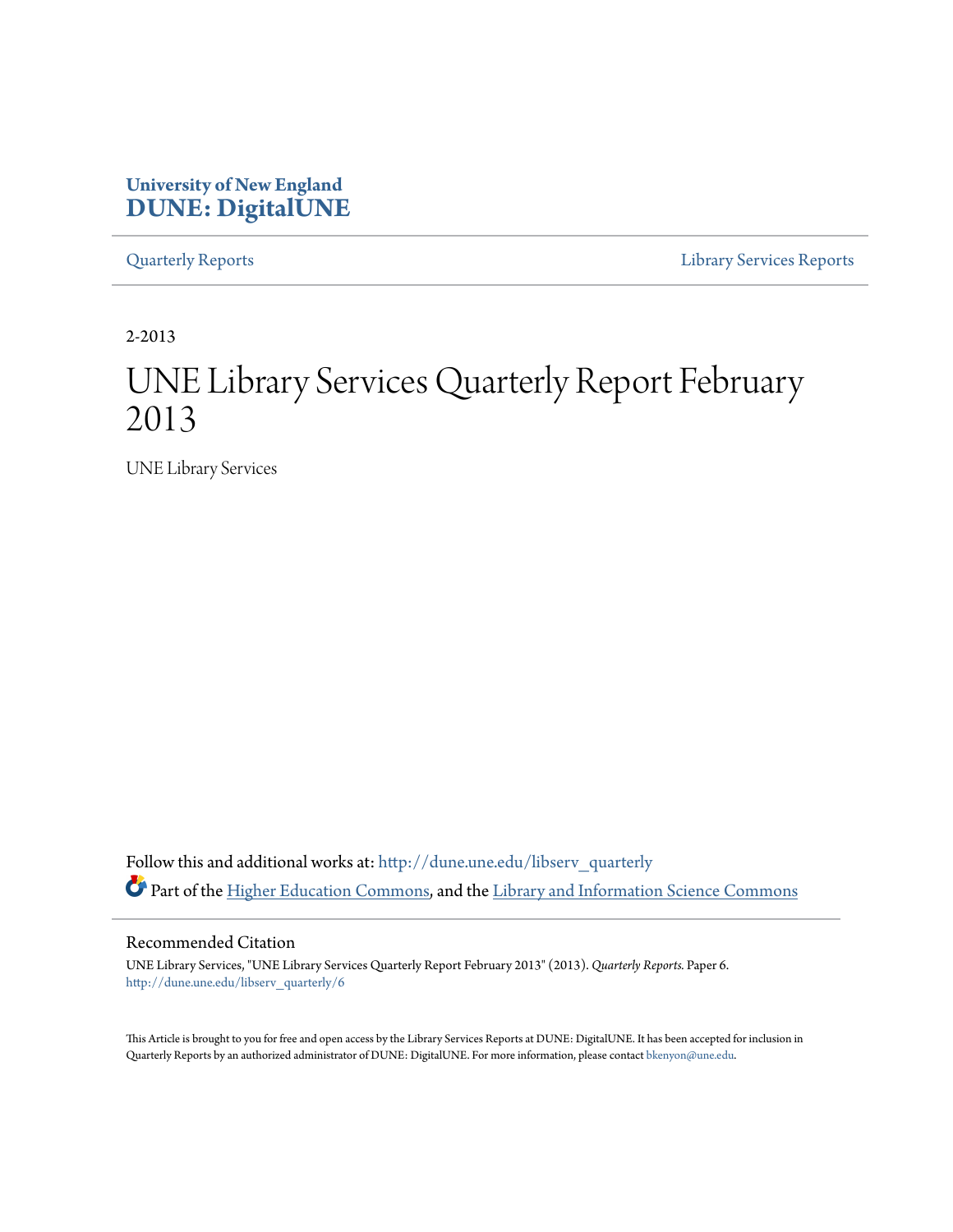# UNIVERSITY OF<br>NEW ENGLAND **Library Services REpORT TO THE BOARD OF TRUSTEES**

George & Barbara Bush Legacy Collection exhibit: "Family First for a First Family"



*Bush Family at Walker's Point*

New UNE Art Gallery exhibit: "Maine Women Pioneers III - Vanguard" **click image to link to website**



*R. Beverly Hallam, Last of the Pink Poppies*

Maine Women Writers Collection new digital collection: "Donna Loring: A Penobscot Voice in Politics and Community"



*Entry page to the online collection; each eagle is a link*



*Entry page to the online film*

New England Osteopathic Heritage Center film available online: "Hand Over Hand: An Exploration of Osteopathic Medicine in New England"

 **New Exhibits & Collections**

**February 2013**